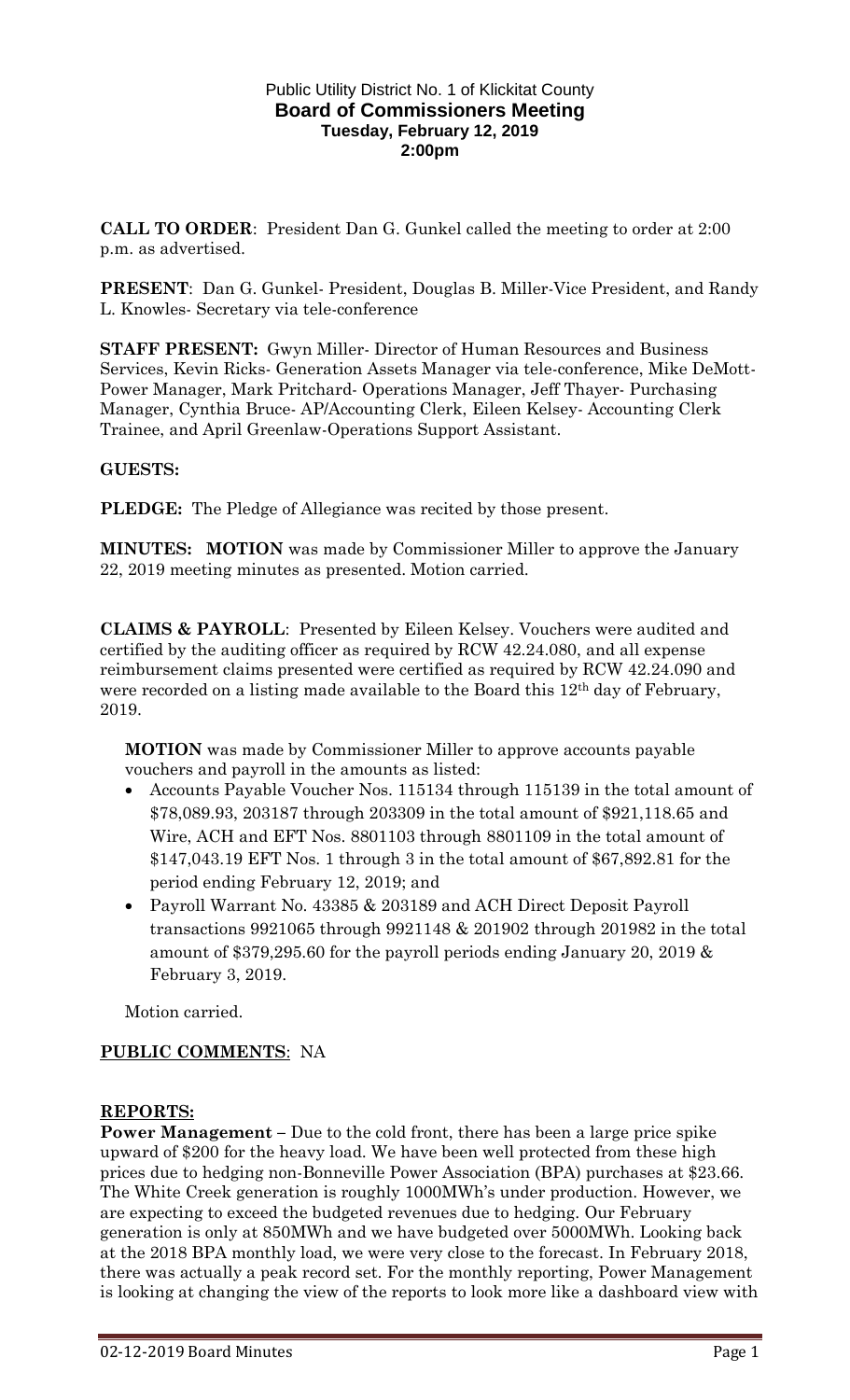gauges. This should shorten the length of the report while still offering the same information. The strategic plan has put a lot of focus into the debt repayment. There is an early analysis of using a surety product as a way to free up and reduce debt. Also, the Build America Bonds will be callable on December 1, 2019. We are looking into a bank loan as a possible alternative to bond refinancing if we choose to move forward calling the bonds. These analyses will be discussed with staff and presented to the Board.

**Renewable Natural Gas (RNG) Update** – The RNG facility is operating 50% better than last month. Twelve days ago, a leak was discovered in the same system that had an issue with the manufactured elbow. Repairs were made, and within a few days of starting back up, another leak was detected in the same section of piping. This leak was on the bonnet end of the oxygen reactor heat exchanger. Morrow Brother's will pay to replace approximately 100-foot section of the stressed pipe with 316 stainless steel and the bottom heat exchanger with key components comprised of 316 stainless. Kevin asked for and received a quote to upgrade the heat exchanger materials to entirely 316. The difference in costs to upgrade the steel will be approximately \$48,000. KPUD is planning to pay the additional costs to upgrade the steel. The 316 stainless is a more corrosion-resistant steel to utilize in this application. RNG is moving ahead at full speed to have either Morrow Brother's or CH Murphy in Portland manufacture the new pipe. RNG will continue to run for as long as possible in the interim.

Commissioner Gunkel inquired if the remainder of the system is as susceptible to corrosion as the 100-foot section due for replacement. Kevin advised that the issues are confined to this 100-foot section of the plant and a corrosion-engineering firm has investigated the problem. The investigation report is pending.

**COMMISSIONER DAN GUNKEL –** Commissioner Gunkel was planning to attend an Energy NW meeting in Olympia but due to inclement weather, did not attend.

**COMMISSIONER DOUGLAS MILLER -** Commissioner Miller was scheduled to go to PUD on the Hill in Olympia on Thursday but due to highway closures, has decided it is best not to attend.

**COMMISSIONER RANDY KNOWLES** – Commissioner Knowles did not have a report.

**GENERAL MANAGER –** The complete report can be found at:

[htp://www.klickitatpud.com/topicalMenu/commissioners/GM\\_Reports.aspx](http://www.klickitatpud.com/topicalMenu/commissioners/GM_Reports.aspx) In addition to the written report, Gwyn Miller presented the following information:

 WPUDA – we received notice that there have been phishing attempts via emails and text messages. The best thing to do with these emails or text messages is to delete them immediately. While our email security is strong, cell phones can be susceptible to viruses through these scams.

An email was sent out by the KPUD IT Department warning all employees that a phishing email was sent to employees threatening his/her Klickitat PUD account to be shut down unless verification was attained. This was a scam and employees should be alert.

- Open Public Meetings training- This training will be postponed until the Commission meeting on February 26, 2019 and will last approximately 15 minutes.
- Fiber Outage- Gwyn asked Mark Pritchard for an update on the fiber outage on the 230kV line. Engineering hired a contractor to complete the work as the height of the poles were above what KPUD equipment could reach and they were not climbable. The day the repairs were started was the first day the